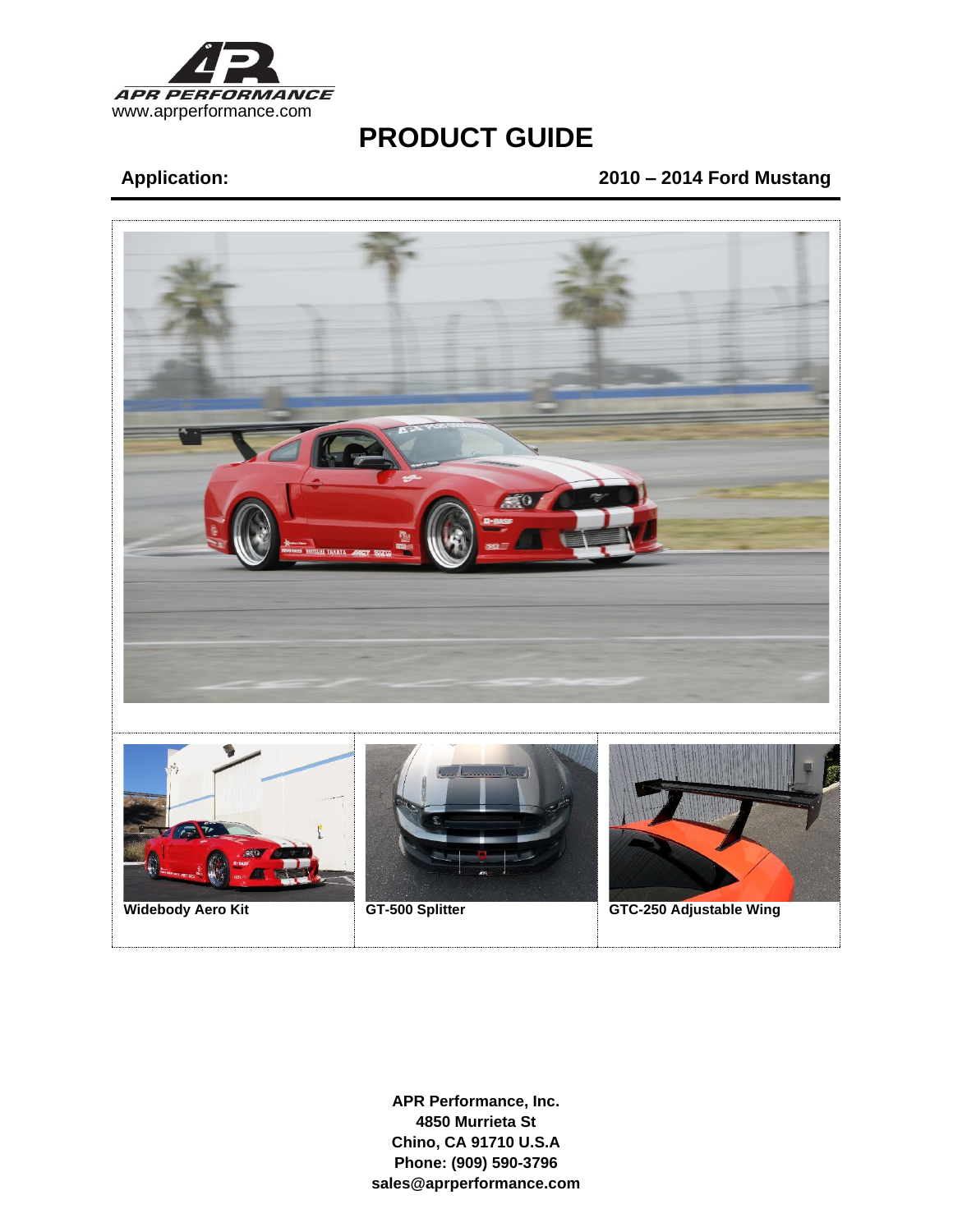

## **Application: 2010 – 2014 Ford Mustang**



#### **Carbon Fiber Front Wind Splitter**

To combat the effects of front-end lift, APR Front Wind Splitters are utilized to give extra traction and control in the front of a car. By creating a highpressure area on top of the wind splitter, high pressure air flow is restricted to flow underneath a car. With low pressure below the car, the effect of lift is reduced, and a driver can gain from the extra traction and control.

## **2011 – 2014 Ford Mustang GT-500 w/ OEM Lip**

SKU: CW-204568 MSRP: \$653

### **Carbon Fiber Front Wind Splitter**

To combat the effects of front-end lift, APR Front Wind Splitters are utilized to give extra traction and control in the front of a car. By creating a highpressure area on top of the wind splitter, high pressure air flow is restricted to flow underneath a car. With low pressure below the car, the effect of lift is reduced, and a driver can gain from the extra traction and control.

### **2011 – 2014 Ford Mustang GT California Special**  SKU: CW-201473

MSRP: \$560



#### **Carbon Fiber Front Wind Splitter**

To combat the effects of front-end lift, APR Front Wind Splitters are utilized to give extra traction and control in the front of a car. By creating a highpressure area on top of the wind splitter, high pressure air flow is restricted to flow underneath a car. With low pressure below the car, the effect of lift is reduced, and a driver can gain from the extra traction and control.

**2011 – 2014 Ford Mustang GT Roush** SKU: CW-201496 MSRP: \$560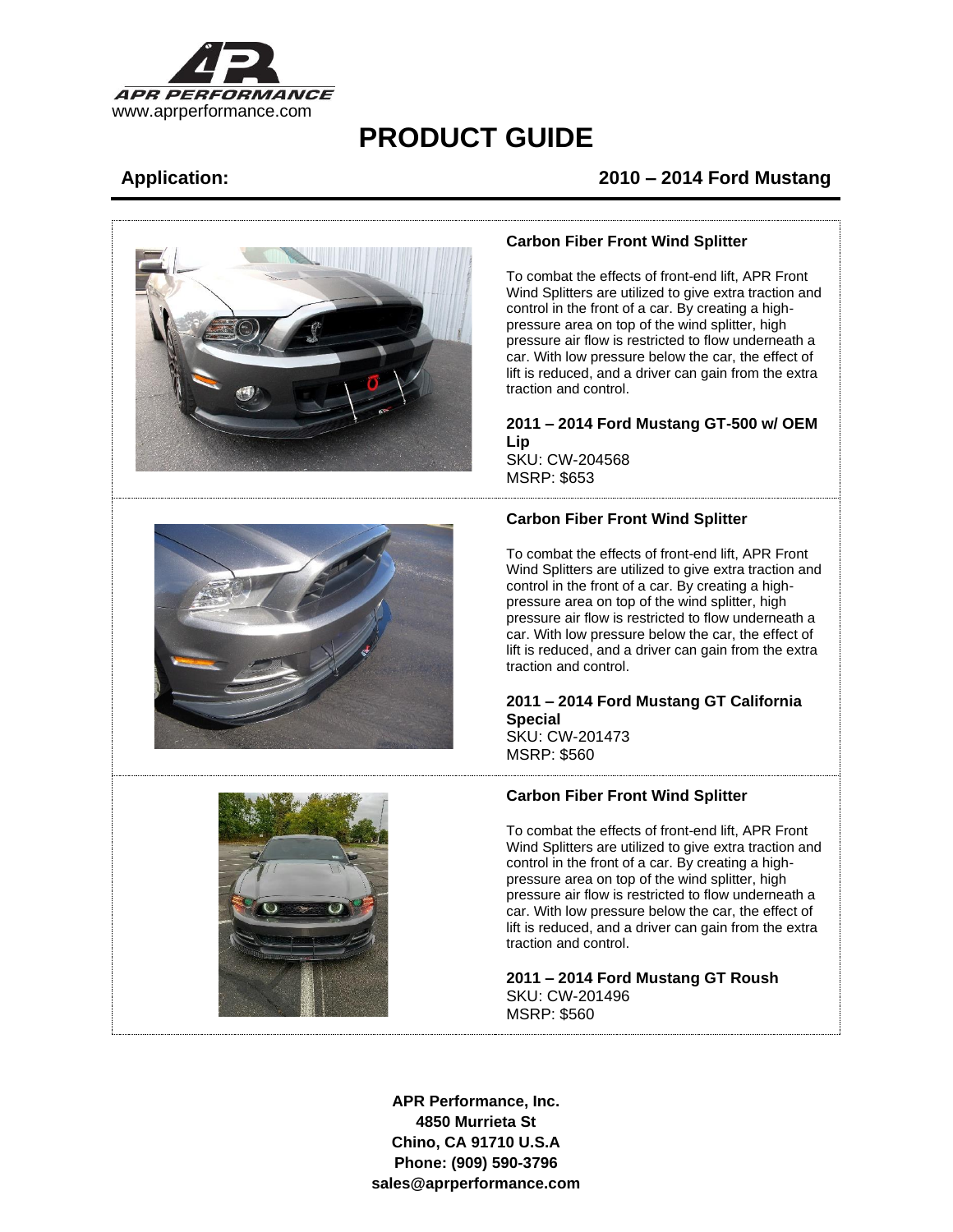

# **Application: 2010 – 2014 Ford Mustang**



#### **Carbon Fiber GT-250 Adjustable Wing**

Each GT Series airfoil is composed of lightweight and durable carbon fiber reinforced polymer (CFRP) composite materials. These airfoils contain prepregnated woven carbon fiber sheets for superior strength and low weight. All CFRP airfoils are made using pre-pregnated composite manufacturing processes (i.e., high-temperature autoclave and vacuum bagging) in high-quality aluminum billet molds.

**2010 – 2014 Ford Mustang 67"** SKU: AS-206721

### **Carbon Fiber GT-250 Adjustable Wing**

Each GT Series airfoil is composed of lightweight and durable carbon fiber reinforced polymer (CFRP) composite materials. These airfoils contain prepregnated woven carbon fiber sheets for superior strength and low weight. All CFRP airfoils are made using pre-pregnated composite manufacturing processes (i.e., high-temperature autoclave and vacuum bagging) in high-quality aluminum billet molds.

## **2010 – 2014 Ford Mustang 71"**

SKU: AS-207121 Price: \$2,110

Price: \$2,002

### **Carbon Fiber Coil Pack Covers**

Dress-up the engine bay with carbon fiber, molded to precise dimensions that only pre-preg. materials can achieve. These parts are exotic-looking, raceinspired, and are unmatched in quality.

**2011 – 2014 Ford Mustang GT**  SKU: CBE-MUGCOILPK Price: \$367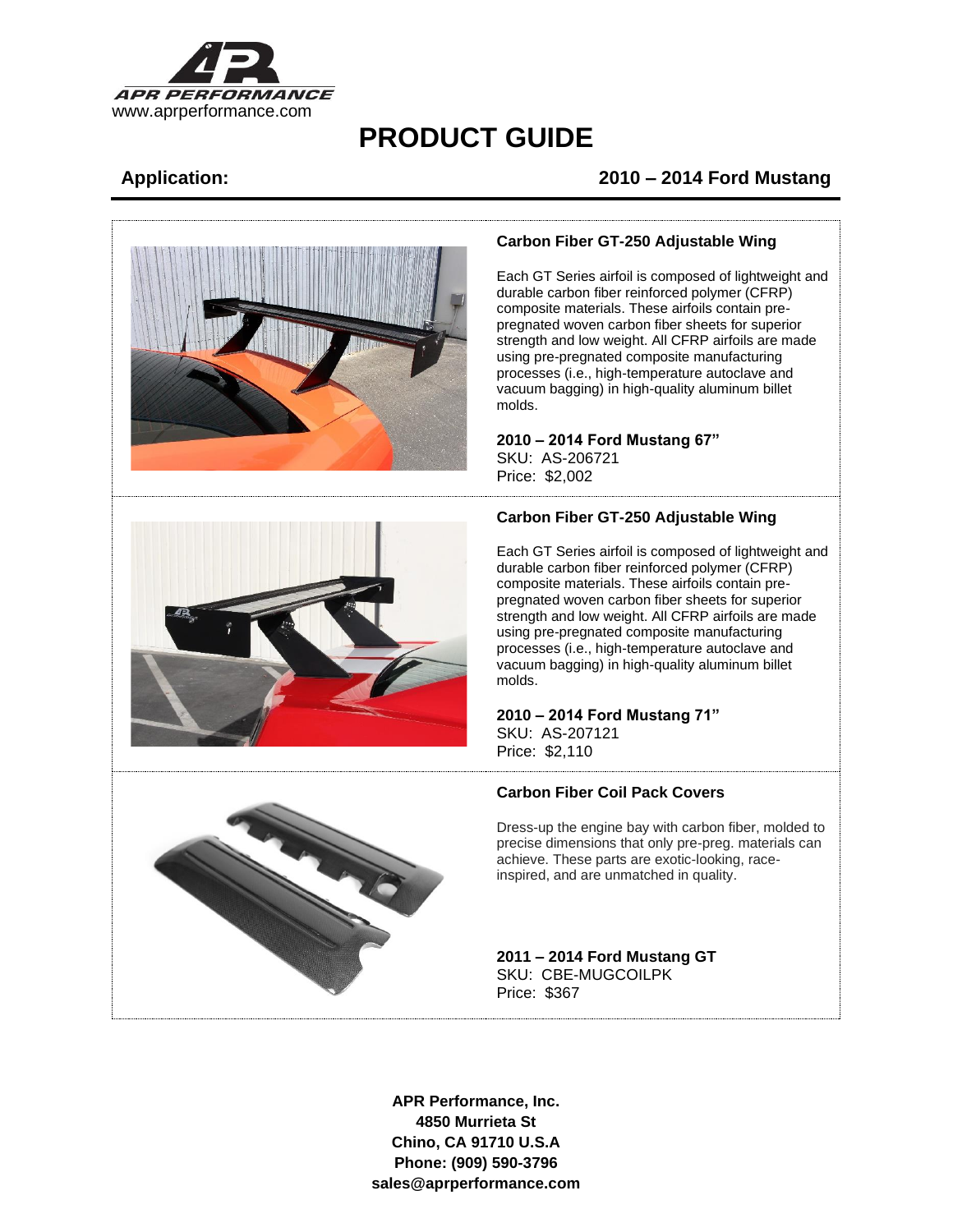

## **Application: 2010 – 2014 Ford Mustang**



#### **Carbon Fiber Engine Cover (Manual Trans. Only)**

Dress-up the engine bay with carbon fiber, molded to precise dimensions that only pre-preg. materials can achieve. These parts are exotic-looking, raceinspired, and are unmatched in quality.

### **2011 – 2014 Ford Mustang GT**  SKU: CBE-MUGENG11

Price: \$512

#### **Carbon Fiber Hood Vents**

Excessive heat can cause major and expensive damage to critical components in a car. Engine bays, radiators, brakes, transmissions, and differentials all need good air flow to help transfer away unwanted heat. APR Hood Vents help channel out excessive heat that builds up in the engine bay. Built using prepreg. carbon fiber reinforced polymer (CFRP) composite materials for superior strength-to-weight ratio, APR Hood Vents add both function and "lightness" where it counts.

#### **2011 – 2014 Ford Mustang GT** SKU: CF-201362 Price: \$455



### **Carbon Fiber Rear Diffuser**

To help channel the high-speed air flow coming from underneath the car, diffusers redirect the high speed air flow to transition smoothly transition into the low pressure vacuum in the rear. This encourages a smoother flowing air flow underneath the car and allows better performance from other aerodynamic components such as aerodynamic wings.

**2010 – 2012 Ford Mustang** SKU: AB-210019 MSRP: \$1,014